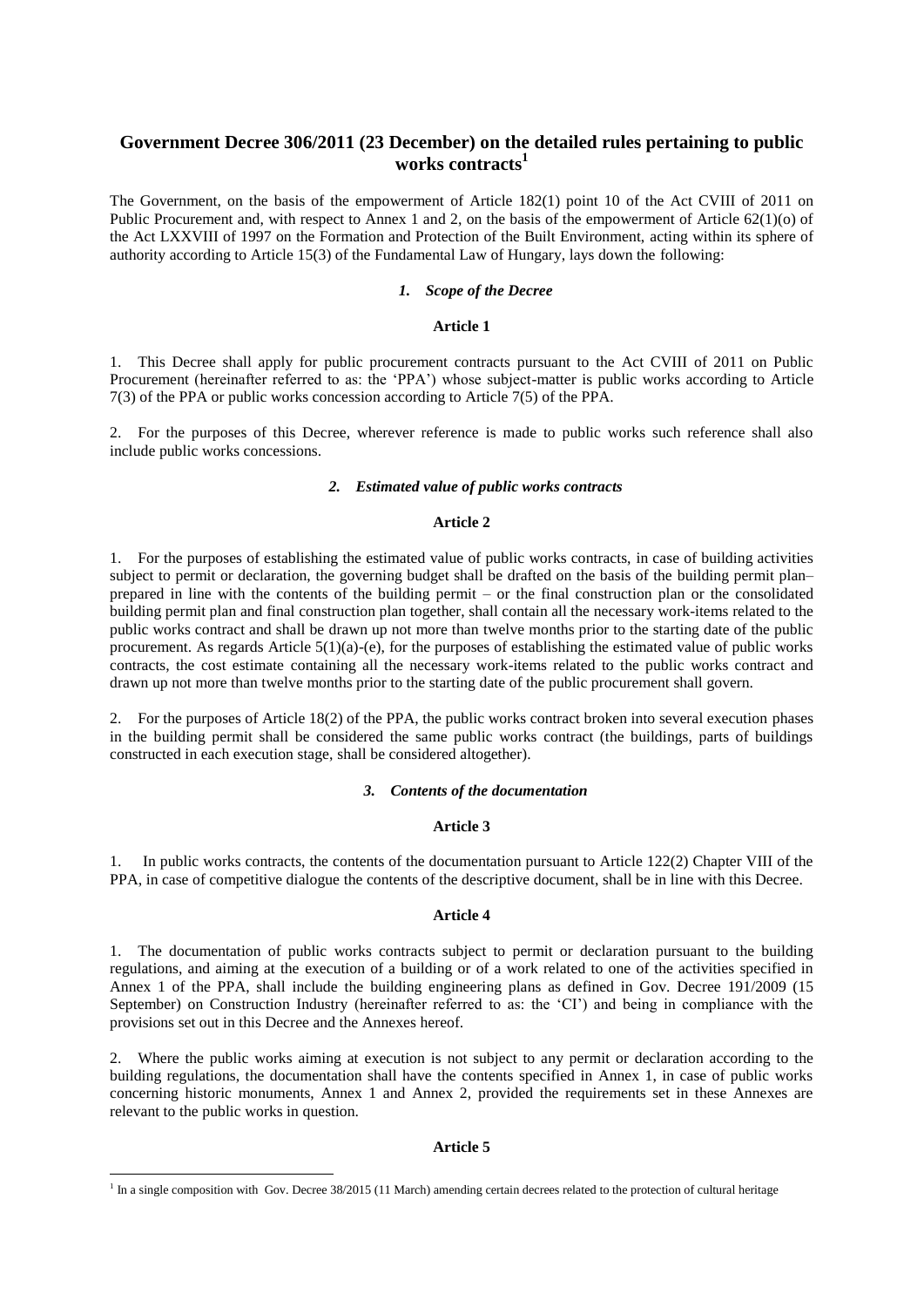1. Where the public works contract is aimed at execution together with planning of a building or works, or is aimed at the execution together with the planning of a work related to one of the activities specified in Annex 1 of the PPA, the documentation shall be prepared by the contracting authority with the contents specified in Annex 1. In case of public works aiming at execution and planning, the documentation shall be prepared on the basis of a legally binding building permit or construction permit and the documentation forming part thereof, except

- (a) where the building activity is not subject to an official building permit,
- (b) in case of contract award procedures using support from European Union Cohesion Funds, aiming at the execution of a specific type of building according to the Act on the Formation and Protection of the Built Environment (hereinafter referred to as: the 'FPBE'),
- (c) in case of contract award procedures for the implementation of water projects,
- (d) in case of contract award procedures for the realization of buildings needed for the performance of activities pursuant to Article  $3(k)-(q)$  of the Act on Waste Management,
- (e) in case of public works contracts subject to the Act on the Acceleration and Simplification of the Implementation of Investments of Distinguished Importance in Terms of National Economy.
- (f) in case of additional works specified in Article 94(3)(a) of the PPA (if a documentation is prepared by the contracting authority)

2.

3. The documentation may be the building engineering plans as defined in the CI – complying with the provisions set out in this Decree – in case of public works contracts for execution and planning, and in such a case the task to be made by the winning tenderer consists of the performance of certain additional planning tasks.

4. The contracting authority shall assure in the terms of the contract concluded with the designer that the winning tenderer be entitled to rework, redesign the project plans – placed at his disposal by the contracting authority – as required by the planning task to be made by him, without any obligation to pay a fee.

5. As regards Article 24(3) of the PPA, in the contract award procedures for execution, or execution together with planning or, following an (outline) building permit plan, the preparation of further plans for the same building, the participation of the designer which has prepared the plan forming the basis of the documentation – specified in Article 49 of the PPA – of such contract award procedure, does not result in a distortion of competition and does not qualify as a conflict of interests, provided such designer does not participate in any other manner in the preparation of the contract award procedure.

# **Article 6**

1. Where the use of the competitive dialogue is justified by the fact that the contracting authority would not be able to define the public procurement technical specifications concerning the subject-matter of the public procurement or would not be able to define it in the detail needed for using open or negotiated procedure, the descriptive document shall be drawn up according to the requirements set in Annex 1.

2. For the purposes of framework agreements, the unpriced budget included in the documentation of the procedure for the conclusion of the framework agreement shall only enumerate each item constituting the subject-matter of the framework agreement and to be priced at standard prices, without giving any further detail, if no further information is available in the first phase of the procedure.

# *4. Reserve fund*

# **Article 7**

1. Where the contracting authority intends to provide for a reserve fund pursuant to Article 125(9) of the PPA in the contract, the rules pertaining to the use of the reserve fund shall be set out in detail in the contract or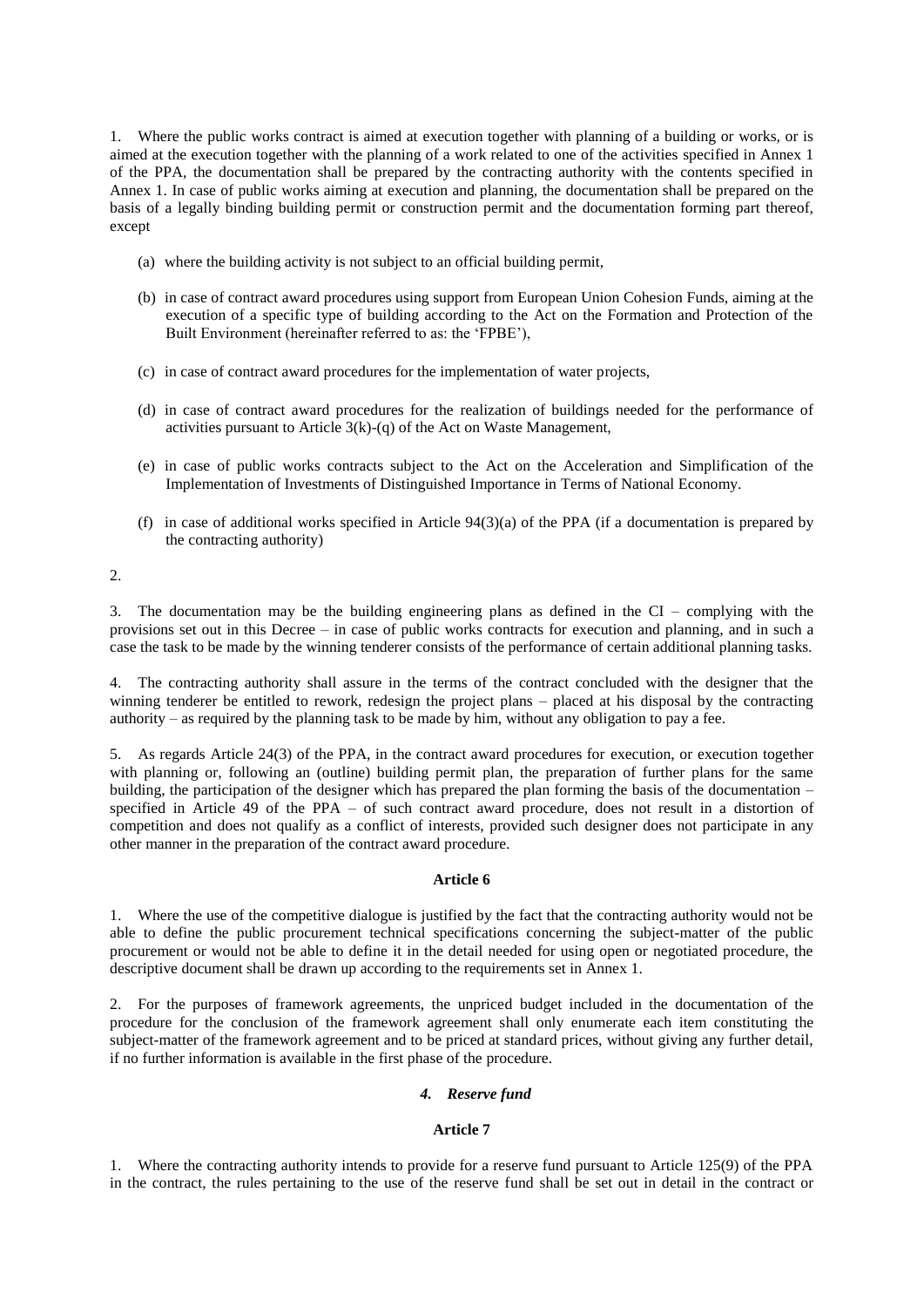contract terms forming part of the documentation in advance and the value of such fund shall be indicated therein.

2. Such reserve fund may only be employed for the purposes of the consideration of work necessary for the execution of public works, the proper and safe use.

3. For the purposes of paragraph 2, under the PPA, the use of a reserve fund does not necessitate any amendment to the contract or the conduct of a contract award procedure, however, the possible cases and financial criteria of the use of the reserve fund shall be clearly set out in the contract, in a way that ensures the opportunity for all tenderers to learn of it in advance.

4. The reserve fund shall be taken into consideration by the contracting authority when calculating the estimated value of the public procurement.

#### *5. Registration by a chamber*

#### **Article 8**

1. In procedures pursuant to Part Two of the PPA, in case of economic operators performing execution activities, the contracting authority shall be bound to stipulate in the notice launching the procedure, on the basis of Article 57(1)(d) of the PPA, the requirement of being registered in the list of entities performing execution activities specified in the FPBE or, in case of an economic operator which is not established in Hungary, the requirement of being registered in the list of his country of establishment (provided the law of the country in which he is established prescribes such registration).

2. In case of any doubt, the contracting authority may request the supply of missing information pursuant to Article 67 of the PPA from the tenderer or candidate and in the course of the supply of missing information the tenderer or candidate shall indicate which economic operator designated in the tender or request to participate does not perform such implementation activities or which economic operator do perform implementation activities requiring registration on the list of entities performing implementation activities according to the CI.

### *5/A. Examination of the minimum hourly charge-out rate applied in the tender*

# **Article 8/A**

1. A tender shall be deemed to be abnormally low where the minimum hourly charge-out rate applied by the tenderer is lower than the minimum hourly charge-out rate set out in the Decree of the Minister responsible for the building matters pursuant to the recommendation of the Committee for the Building Sector Dialogue.

2. The contracting authority, while requesting for explanation pursuant to Article 69 (1) of the PPA, shall request information regarding the amount of the minimum hourly charge-out rate applied by the tenderer. It shall request information how (what amount and method) certain expenses - included in the minimum hourly charge-out rate related to construction and building as defined in CI - has been taken into consideration while calculating the minimum hourly charge-out rate. The contracting authority, while examining if the explanation submitted by the tenderer is reconcilable with economic rationality, he shall take into consideration the amount of the minimum hourly charge-out rate set out in the Decree of the Minister responsible for the building matters. In case the minimum hourly charge-out rate applied by the tenderer is lower than the aforementioned, the contracting authority shall give special attention to the examination of the circumstance set out in Article 69 (6) of PPA.

# *6. Liability Insurance*

### **Article 9**

In case of public works, the party entering into the contract as tenderer shall purchase liability insurance not later than by the date of conclusion of the contract, or shall extend his existing liability insurance to the extent and value prescribed by the contracting authority in the notice launching the procedure or in the documentation.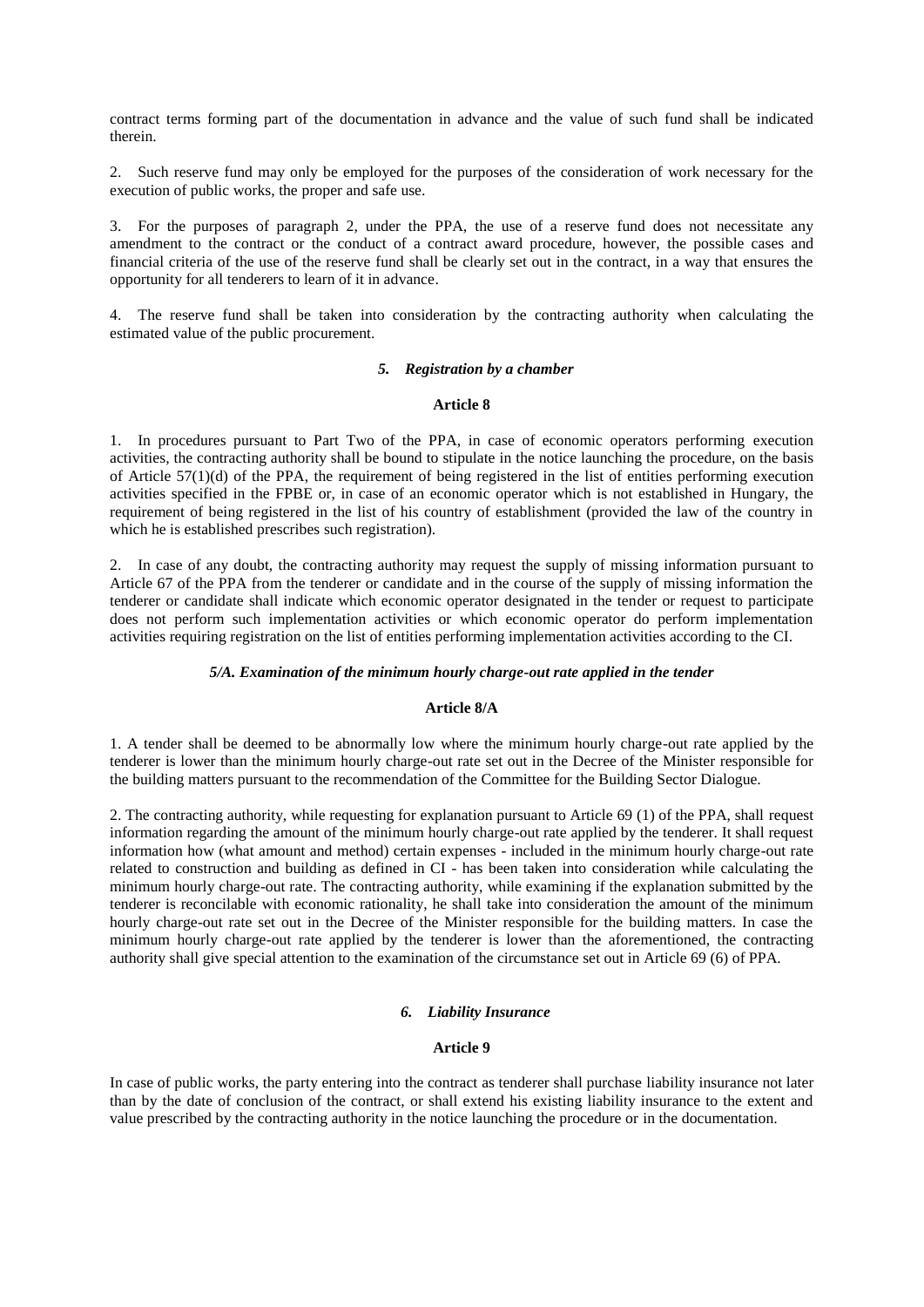#### *7. Rules pertaining to subcontractors*

#### **Article 10**

(1) In the course of the performance of the contract, the party entering into the contract as contracting authority or the person (organization) acting on behalf of it shall verify on the basis of data included in the construction log that the subcontractor participating in the performance complies with the provisions set out in Article 128(2)- (3) of the PPA.

(2) The entity whose previous performances were used by the tenderer (the candidate) for the certification of suitability pursuant to Article 55(6)(b) of the PPA, shall assume suretyship according to the provision set out in Article 6:419 of the Act V of 2013 on the Civil Code (hereinafter referred to as the "Civil Code") for the indemnification of the contracting authority in the case of non-performance or deficient performance to the extent of the part of the contract in relation to which such organisation certified the suitability of the tenderer (candidate) through the presentation of its previous performances. The contracting authority shall indicate in the notice launching the procedure whether the reference certifies suitability for the whole performance of the contract or for which expressly specified part thereof.<sup>2</sup>

#### **Article 11**

In the contract concluded with the subcontractor, the guarantee stipulated by the party entering into the contract as tenderer for his claims related to non-performance or defective performance by the subcontractor may not exceed ten-ten per cent (10–10 %) of the consideration – as specified in the contract – before the Value Added Tax (hereinafter referred to as: 'VAT') is added.

#### *8. Payment of the consideration in case of public works contracts*

### **Article 12**

1. Upon request of the tenderer, the advance pursuant to Article 131(1) of the PPA shall be paid by the party entering into the contract as contracting authority – or in case of projects using support, in the course of payment to contractors, the entity obliged to pay – not later than fifteen days after the handover of the construction site, except for the case specified in paragraph 2.

2. Where the contracting authority provides for the payment in advance of an amount larger than the amount specified in Article 131(1) of the PPA, the payment of the advance may be made in several instalments and only the first instalment shall be paid not later than 15 (fifteen) days after the handover of the construction site.

3. The amount of the advance as defined in paragraph 1 shall be calculated on the basis of the value of the full net consideration specified in the contract. The amount of the mandatory advance shall not be affected by any amendment to the contract.

#### **Article 13**

1. In case of contracts setting a time limit for performance exceeding six months and at the same time setting a net consideration exceeding fifty million forints (HUF 50,000,000), the contracting authority shall provide for partial invoicing broken into periods suitable for the characteristics of the public works in question or into execution phases.

2. For the purposes of paragraph 1, in case of public works contracts below one thousand million forints (HUF 1,000,000,000) net of VAT, the contracting authority shall provide for the submission of not less than 4 (four) partial invoices (including the final invoice).

3. For the purposes of paragraph 1, in case of public works contracts exceeding one thousand million forints (HUF 1,000,000,000) net of VAT, the contracting authority shall provide for the submission of not less than 6 (six) partial invoices (including the final invoice).

**.**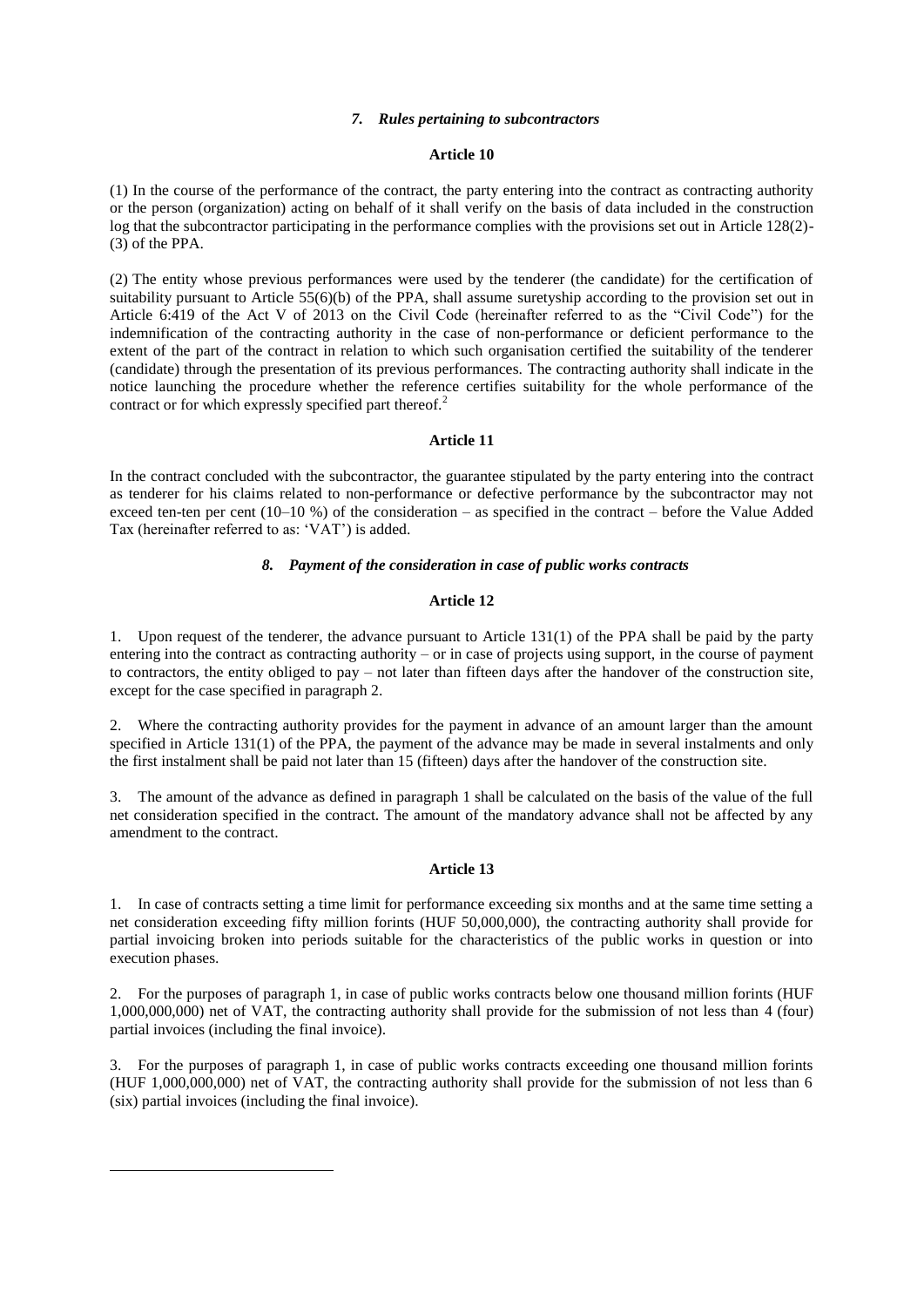4. The contracting authority shall in all cases provide for the issuing of the first partial invoice not later than the delivery of an actual performance of 25 % of the contract value net of VAT.

5. The total value of the advance and the payments made on the basis of partial invoices may not be less than 70 % of the contract value net of VAT.

6. The amount of the advance shall be established in line with the performance actually delivered under the contract, as approved by the contracting authority in a certificate of performance, noting that the value of the net consideration specified in the partial invoice may not exceed the realized value of the contract.

### **Article 14**

1. Contrary to the provision set out in Article 6:130(1)-(2) of the Civil Code, where the party entering into the contract as tenderer employs a subcontractor for the performance of the contract, the party entering into the contract as contracting authority, or in case of support from the European Union, in the course of payment to the contractors, the entity obliged to pay (for the purposes of this Article, hereinafter jointly referred to as: 'the party entering into the contract as contracting authority') shall pay the consideration according to the following rules:

- (a) the parties entering into the contract as tenderer shall make a declaration to the contracting authority not later than the issuing date of the acknowledgement of performance, stating who is entitled for which sum among them;
- (b) all the parties entering into the contract as tenderer shall make a declaration not later than the issuing date of the acknowledgement of performance, stating the subcontractors involved by them are entitled for which sum one by one, and at the same time shall invite them to issue these invoices;
- (c) all the parties entering into the contract as tenderer are entitled to issue their invoice after the acknowledgement of performance, specifying in the invoice the degree of performance actually delivered by the subcontractor and the degree of performance actually delivered by the tenderer;
- (d) the party entering into the contract as contracting authority shall transfer the consideration to be paid for the performance delivered by the subcontractor specified in the invoice as per point (c) to the tenderers within fifteen days:
- (e) the party entering into the contract as tenderer shall pay the invoices of the subcontractors without delay, or withhold it, or withhold a part of it, according to Article 36/A (3) of the Act XCII of 2003 on the Rules of Taxation (hereinafter referred to as: the 'Art'), or withhold part of the fee of the subcontractor according to the contract concluded with the subcontractor;
- (f) the parties entering into the contract as tenderer shall hand over the copies of certifications of the transfers as per point (e), or the copy of the joint tax certification showing public debt of the subcontractor to the party entering into the contract as contracting authority (the latter shall be handed over to allow the party entering into the contract as contracting authority to establish that the party entering into the contract as tenderer has acted legally by not having paid the whole sum to the subcontractor);
- (g) the consideration of the performance delivered by the principal to the contract, as specified in the invoice submitted by the parties entering into the contract as tenderer shall be transferred by the party entering into the contract as contracting authority within 15 (fifteen) days to the parties entering into the contract as tenderers, if the latter have fulfilled their payment obligation regarding Article 36/A of the Art. as well;
- (h) if any of the parties entering into the contract as tenderer does not fulfil its obligation stipulated in point (e) or (f), the contracting authority shall safekeep the remaining part of the consideration and this shall be due the tenderer if it certifies that it has fulfilled its obligation stipulated in point (e) or (f) or certifies with an authentic document that the subcontractor or expert is not entitled to the sum or part of the sum declared by the tenderer according to point (b);
- (i) in case of contract award procedures carried out wholly or partially with the support of the European Union, the time limit stipulated in point (d) shall be thirty days.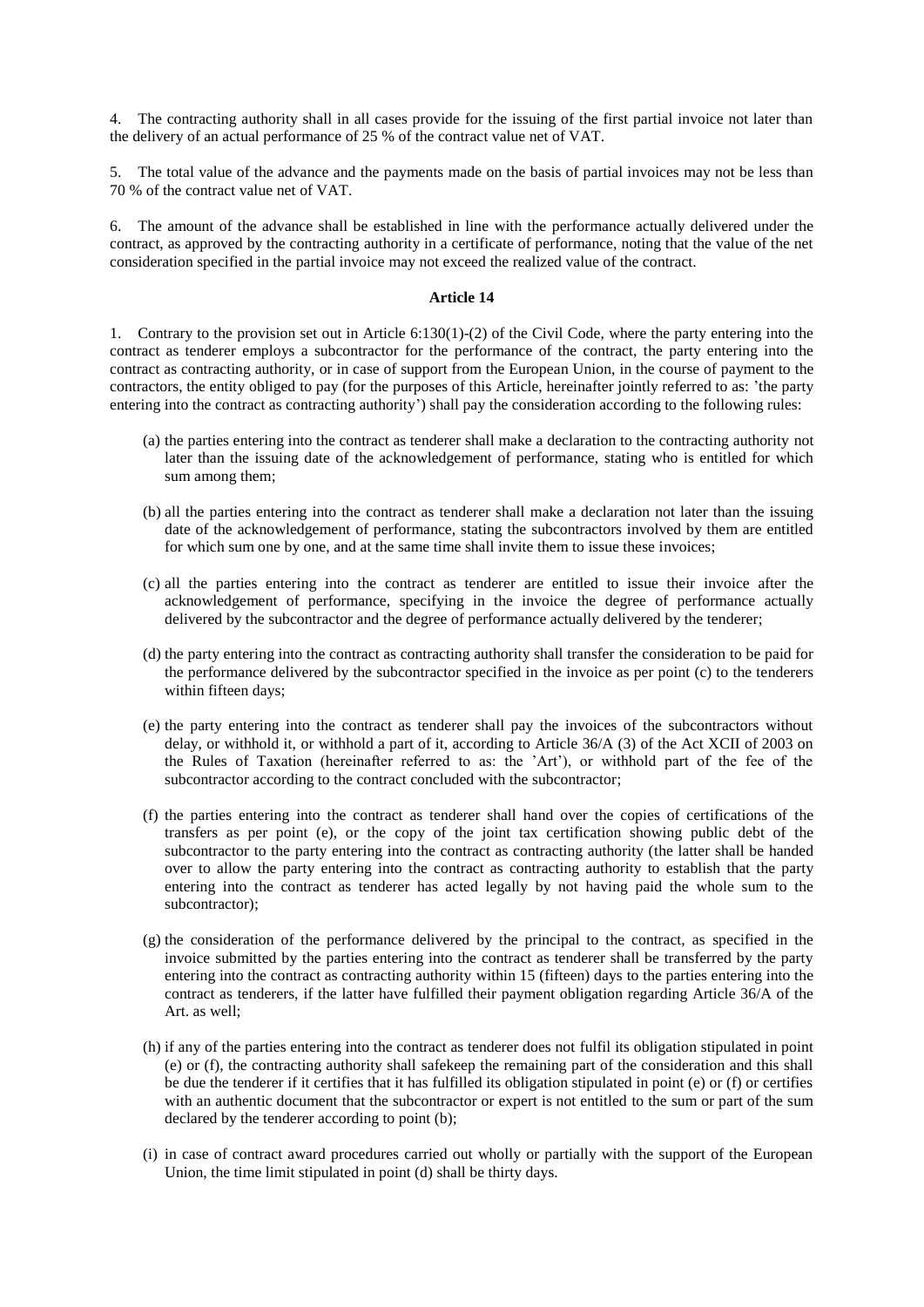2. The parties to the contract may only agree on deferred payment pursuant to Article 6:130 (3) of the Civil Code in case of the consideration specified in paragraph  $1(g)$ . Article 136/A(3) of the Art. may only be applied to the party entering into the contract as tenderer up to the amount specified in paragraph 1(g).

3. If the party entering into the contract as contracting authority pays the consideration in several parts, paragraphs 1-2 shall apply to all parts.

4. Where the winning tenderer (tenderers) set up a project-company in order to perform the public procurement contract, for the purposes of this Article, the party entering into the contract as winning tenderer shall mean the project-company.

### *9. Public works concerning historic monuments*

#### **Article 15**

1. Public works concerning historic monuments are public works classified as building activities being the subject of an official building permit executed on historic monuments defined in the Act on Protection of Cultural Heritage.

2. In the case of contract award procedures of public works concerning historic monuments, in compliance with the provisions set out in a separate act of legislation on the certification of suitability and the verification of the non-existence of the grounds for exclusion in contract award procedures, the contracting authority shall prescribe the following, as regards technical and professional ability:

- (a) the description of major works carried out over the past five years, concerning a historic monument, being of the same size and nature as the work ordered for the historic monument constituting the subject-matter of the public procurement, and
- (b) the contracting authority shall also prescribe that the tenderer or candidate indicate the name, qualifications, professional experience of the experts (bodies) and managers that he intends to involve in the performance of the contract – at least regarding the ones who will perform the next task –, and certify that the concerned persons (bodies) are entitled to perform the task:
- (ba) responsible technical manager,
- (bb) restorer, by professional branches, if the public procurement concerns restoration as well,
- (bc) an expert of historic buildings, if the construction permit requires it.

3. Where the reference work described for the certification of suitability has not been performed in Hungary, historic monument shall mean listed as a historic monument or equivalent thereto under the law of the country in question.

4. The public works documentation of listed properties shall include, in addition to the documents specified in Annex 1, at least the documents specified in Annex 2, approved in the building permit.

#### *10. Public works concessions*

### **Article 16**

Considering the provisions set out in Article 7(5) of the PPA, the rules pertaining to the payment of the consideration shall not be applied in case of public works concessions.

### *11. Final provisions*

### **Article 17**

1. This Decree shall enter into force on 1 January 2012.

# **Article 18**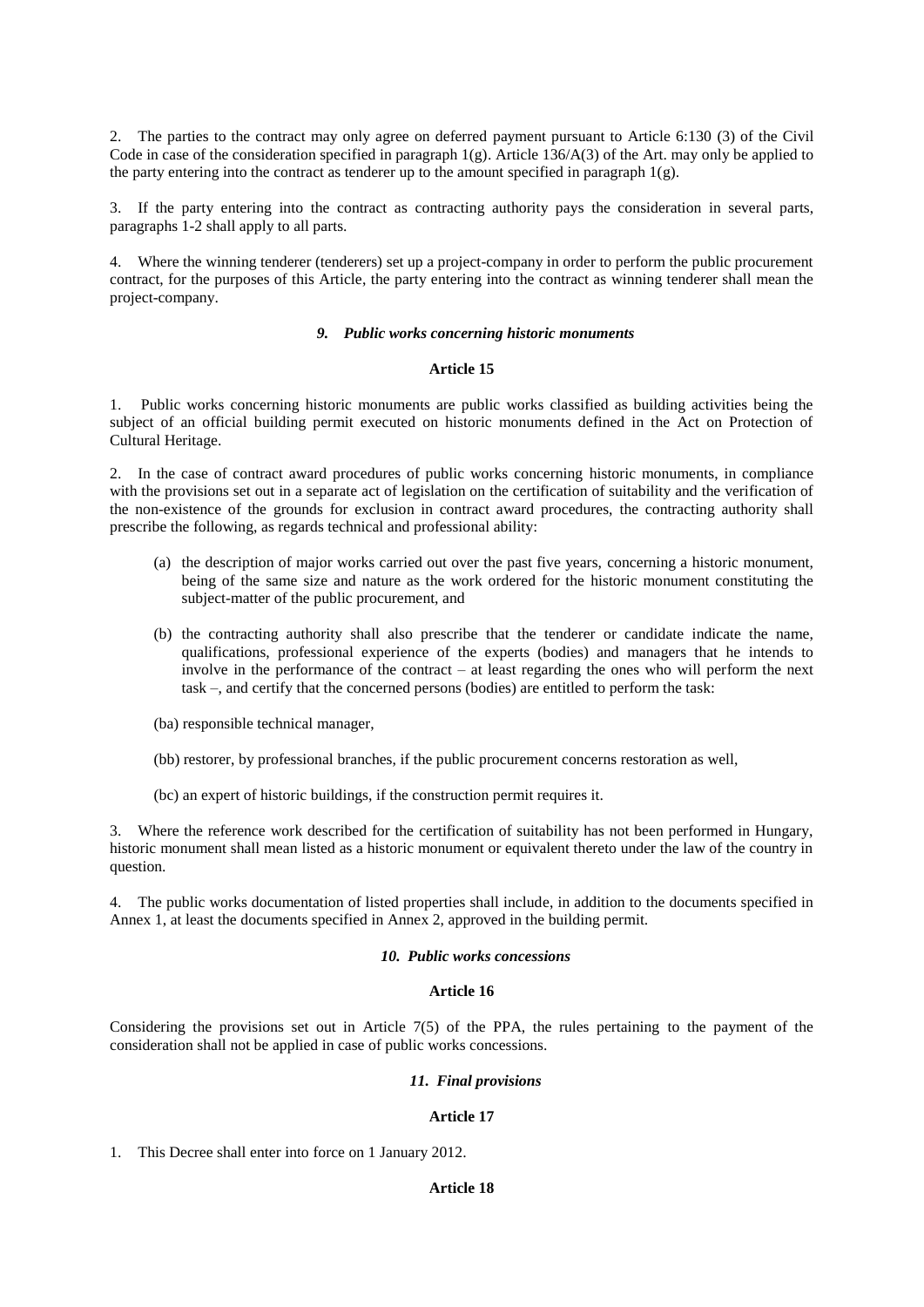1. The provisions of this Decree shall be applied for public procurements started after its entering into force and for contracts concluded on the basis of contract award procedures launched after its entering into force. Article 5(4) shall not apply where the contract was concluded with the designer prior to the entering into force of this Decree.

2. For the purposes of public procurements started prior to 1 January 2012, the provisions set out in the Gov. Decree 215/2010 (9 July) on the contents of the documentation to be drawn up in contract award procedures in case of public works contracts shall apply.

3. The rules of this Decree set out in Article 8/A pursuant to Gov. Decree 109/2013 (9 April) on the measures promoting the hindrance of debts related to construction and building shall be applied to public procurements which were started after 1 July 2013.

3. The Articles of this Decree set out in Article 3 of Gov. Decree 238/2013 (30 June) amending certain decrees concerning public procurement (hereinafter referred to as AmendD) shall be applied to public procurements which were started after the entering into force of the AmendD.

### **Article 19**

The Gov. Decree 215/2010 (9 July) on the contents of the documentation to be drawn up in contract award procedures in case of public works contracts, shall be repealed.

### **Article 20**

This Decree, together with the PPA, shall serve the purpose of compliance with Directive 2004/18/EC of the European Parliament and of the Council of 31 March 2004 on the coordination of procedures for the award of public works contracts, public supply contracts and public service contracts, as well as Directive 2004/17/EC of the European Parliament and of the Council of 31 March 2004 coordinating the procurement procedures of entities operating in the water, energy, transport and postal services sectors.

# *Annex 1 to Gov. Decree 306/2011 (23 December)*

# *Contents of the documentation drawn up for public works contracts*

- 1. General requirements
- 1.1 The contents of the documentation shall include all the written documents and building plans made according to the stipulations set out in this Decree.
- 1.2 The documentation shall state in the detail needed considering the specificities of the professional field related to the nature of the building, the requirements regarding the content elements:
- 1.2.1 location, size, quantity of the parts of buildings, structural elements, built-in installations, etc.,
- 1.2.2 quality related and technical requirements concerning ready state,
- 1.2.3 circumstances, services affecting the construction of the building, the way of implementation,
- 1.2.4 any work to be carried out together with the public works, affecting substantially the tendering process, although not being considered as public works,
- **1.2.5 requirements of archaeological tasks to be made in the course of the public works, affecting the tendering process, prior archaeological documentation or impact study concerning protection of national heritage if it was made in the course of the preparation of the project.**
- 1.3 The documentation shall include at least the content elements specified by this Decree, shall be in line with the detailed requirements for content elements concerning the specificities of the professional field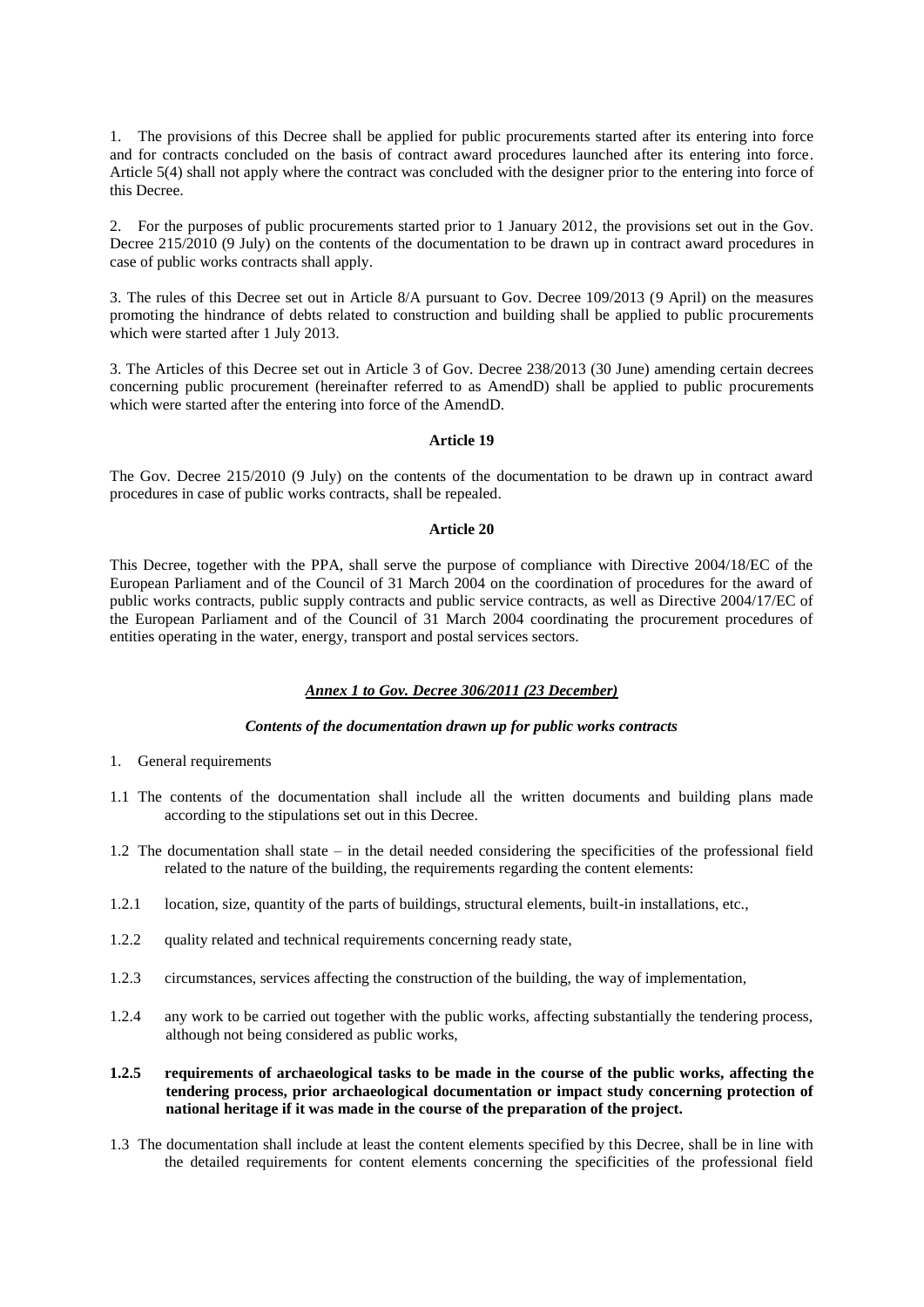related to the nature of the building, and shall enumerate each part of work broken down according to the field of work and in the detail needed.

- 1.4 The documentation shall include at least:
- 1.4.1 basic data, inspections and surveys, technical specifications and plans, technical expert reports (e.g. conclusions and requirements related to frames, health protection and safety, as regards usability of the existing structures), which affect the carrying out of the work and are based on the necessary explorations regarding the existing building or part of building concerned,
- 1.4.2 reference to the acts of legislation which shall be complied with as a criterion of validity set by the contracting authority,
- 1.4.3 special requirements and circumstances in relation to working conditions,
- 1.4.4 circumstances which substantially affect the carrying out of the work, in particular restrictions of time and place and the weather conditions.
- 2. Requirements in detail
- 2.1 Basic data, documents:

2.1.1 Data which are characteristic for the building, building activity constituting the subject-matter of the public works:

2.1.1.1 precise designation – specified in the relevant regulations – of the building, building activity,

2.1.1.2 designation of the place of work of the building,

2.1.1.3 the determinant parameters of the building, building activity (efficiency, capacity, holding capacity, substantial size, etc.)

2.1.1.4 nature of the building activity (construction of a new building, reconstruction, extension, demolition, etc.)

2.1.1.5 the required starting date and completion date of the construction.

2.1.2 Preliminary documents(copies):

2.1.2.1 legally binding, enforceable and valid building permit (construction permit) in cases stipulated by an act of legislation,

2.1.2.2 exemptions and deviation permits.

2.1.3 Special requirements, circumstances, services defined by the contracting authority:

2.1.3.1 irregular circumstances, environmental factors which affect the building activity (keeping traffic uninterrupted, activity in progress of another contractor in the same area, requirements related to protection of environment, nature and national heritage, the limitation of working time, etc.),

2.1.3.2 services provided by the principal to the contract (availability of site building, electricity, building machine, implementation plan, etc.).

2.2 Public procurement technical specifications:

2.2.1 General description of the building, building activity:

2.2.1.1 deployment, environmental relations, intended purpose, function, technology, wheel-chair accessibility, operation, etc.),